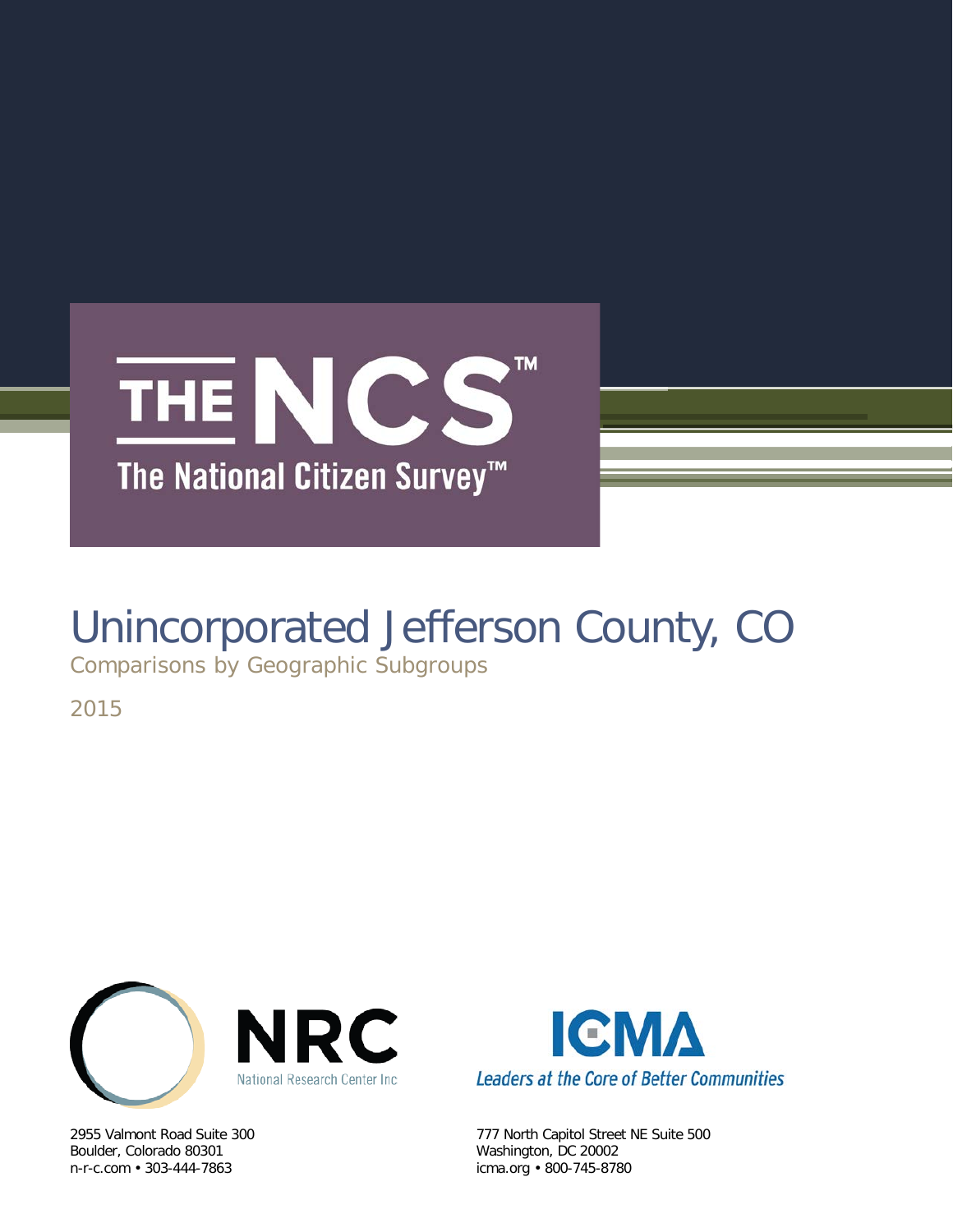# **Summary**

The National Citizen Survey™ (The NCS™) is a collaborative effort between National Research Center, Inc. (NRC) and the International City/County Management Association (ICMA). The survey and its administration are standardized to assure high quality research methods and directly comparable results across The NCS communities. This report discusses differences in opinion of survey respondents by subarea of Commissioner District.

Responses in the following tables show only the proportion of respondents giving a certain answer; for example, the percent of respondents who rated the quality of life as "excellent" or "good," or the percent of respondents who attended a public meeting more than once a month. ANOVA and chi-square tests of significance were applied to these comparisons of survey questions. A "p-value" of 0.05 or less indicates that there is less than a 5% probability that differences observed between subarea of Commissioner District are due to chance; or in other words, a greater than 95% probability that the differences observed are "real." Where differences were statistically significant, they have been shaded grey.

The margin of error for this report is generally no greater than plus or minus three percentage points around any given percent reported for the entire sample (892 completed surveys). For each District subarea (District 1- Mountains, District 1-Plains, District 2-Mountains, District 2-Plains, District 3-Mountains and District 3-Plains), the margin of error rises to approximately plus or minus nine percentage points since sample sizes were approximately 125 for District 1-Mountains, 168 for District 1-Plains, 172 for District 2-Mountains, 143 for District 2-Plains, 146 for District 3-Mountains and 138 for District 3-Plains. Notable differences between District subareas included the following:

- Ratings for Community Characteristics tended to vary across District subareas. Residents of District 2- Mountains tended to rate the overall image or reputation of Jefferson County, Jefferson County as a place to retire and the availability of paths and walking trails more highly than residents of other Districts, while residents of District 3-Mountains rated traffic flow on major streets, ease of travel by car, quality of overall natural environment, opportunities to participate in community matters and opportunities to volunteer more highly than their counterparts. Residents of District 2-Plains tended to rate ease of travel by bicycle, overall quality of new development in Jefferson County and Jefferson County as a place to work higher than residents of other Districts.
- There were fewer meaningful differences in ratings for Governance by District subarea. Where differences in ratings were seen, ratings tended to be highest in District 2-Mountains (for the value of services for taxes paid to Jefferson County, overall confidence in Jefferson County government, crime prevention, emergency preparedness, preservation of natural areas and economic development).
- Rates of Participation also varied widely by District subarea. Residents of District 2-Mountains gave higher ratings to the sense of community than their counterparts, while fewer residents of District 1-Plains reported being the victim of a crime than elsewhere. Residents of District 3-Plains generally had higher rates of walking or biking instead of driving, using public transportation instead of driving or making efforts to conserve water than residents in other Districts, while more residents of District 3-Mountains had campaigned for an issue, cause or candidate or volunteered their time to a group/activity in the county.
- More residents in District 3-Plains thought it was essential or very important for the County to focus on the overall feeling of safety and the overall ease of getting to places frequently visited than residents in other areas. Residents of District 3-Plains were also the least likely to support reducing law enforcement services or public health-related services or to support reducing the County mill levy for one year. When asked about different ways to access information about the County, more residents in District 3-Mountains reported reading Facebook posts by friends and family or reading a local newspaper, but fewer residents there reported reading the County Twitter feed than in other areas. Residents of District 3-Plains were also more likely to prefer contacting the County by email, the County website or a smartphone app than residents in other Districts.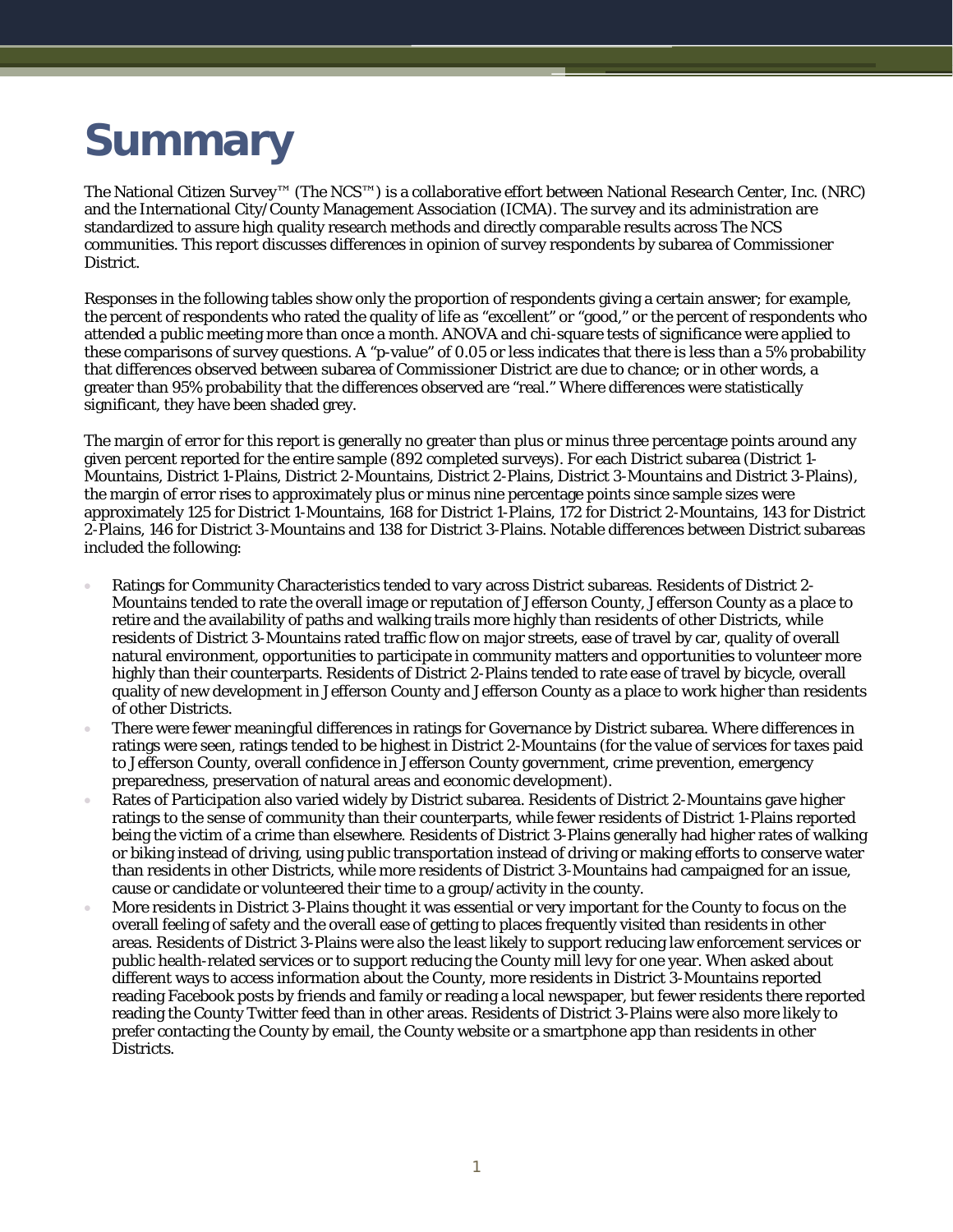#### Table 1: Community Characteristics - General

|                                          | <b>Commissioner District</b> |             |                  |               |                  |               |         |  |  |
|------------------------------------------|------------------------------|-------------|------------------|---------------|------------------|---------------|---------|--|--|
| Percent rating positively (e.g.,         | District 1.                  | District 1. | District 2.      | District 2.   | District 3.      | District 3.   |         |  |  |
| excellent/good)                          | <b>Mountains</b>             | Plains      | <b>Mountains</b> | <b>Plains</b> | <b>Mountains</b> | <b>Plains</b> | Overall |  |  |
| The overall quality of life in Jefferson |                              |             |                  |               |                  |               |         |  |  |
| County                                   | 87%                          | 90%         | 96%              | 90%           | 95%              | 92%           | 92%     |  |  |
| Overall image or reputation of Jefferson |                              |             |                  |               |                  |               |         |  |  |
| County                                   | 73%                          | 73%         | 89%              | 75%           | 86%              | 72%           | 76%     |  |  |
| Jefferson County as a place to live      | 85%                          | 97%         | 96%              | 93%           | 94%              | 95%           | 94%     |  |  |
| Your neighborhood as a place to live     | 99%                          | 92%         | 97%              | 90%           | 96%              | 89%           | 92%     |  |  |
| Jefferson County as a place to raise     |                              |             |                  |               |                  |               |         |  |  |
| children                                 | 76%                          | 87%         | 90%              | 83%           | 92%              | 88%           | 88%     |  |  |
| Jefferson County as a place to retire    | 67%                          | 69%         | 81%              | 77%           | 79%              | 66%           | 71%     |  |  |
| Overall appearance of Jefferson County   | 83%                          | 90%         | 85%              | 81%           | 86%              | 86%           | 86%     |  |  |

# Table 2: Community Characteristics - Safety

|                                                  |                  | <b>Commissioner District</b> |                  |               |                  |             |         |  |  |  |
|--------------------------------------------------|------------------|------------------------------|------------------|---------------|------------------|-------------|---------|--|--|--|
| Percent rating positively (e.g., excellent/good, | District 1.      | District 1,                  | District 2.      | District 2.   | District 3.      | District 3, |         |  |  |  |
| very/somewhat safe)                              | <b>Mountains</b> | <b>Plains</b>                | <b>Mountains</b> | <b>Plains</b> | <b>Mountains</b> | Plains      | Overall |  |  |  |
| Overall feeling of safety in Jefferson County    | 85%              | 88%                          | 93%              | 92%           | 93%              | 83%         | 87%     |  |  |  |
| In your neighborhood during the day              | 96%              | 96%                          | 98%              | 97%           | 98%              | 94%         | 96%     |  |  |  |
| In Jefferson County's downtown/commercial areas  |                  |                              |                  |               |                  |             |         |  |  |  |
| during the day                                   | 85%              | 95%                          | 93%              | 94%           | 87%              | 90%         | 90%     |  |  |  |

#### Table 3: Community Characteristics - Mobility

|                                                   |                  | <b>Commissioner District</b> |                  |             |                  |             |         |  |  |  |  |
|---------------------------------------------------|------------------|------------------------------|------------------|-------------|------------------|-------------|---------|--|--|--|--|
| Percent rating positively (e.g., excellent/good,  | District 1.      | District 1.                  | District 2.      | District 2. | District 3.      | District 3. |         |  |  |  |  |
| very/somewhat safe)                               | <b>Mountains</b> | <b>Plains</b>                | <b>Mountains</b> | Plains      | <b>Mountains</b> | Plains      | Overall |  |  |  |  |
| Overall ease of getting to the places you usually |                  |                              |                  |             |                  |             |         |  |  |  |  |
| have to visit                                     | 47%              | 58%                          | 80%              | 76%         | 80%              | 81%         | 77%     |  |  |  |  |
| Traffic flow on major streets                     | 25%              | 39%                          | 56%              | 49%         | 60%              | 52%         | 51%     |  |  |  |  |
| Ease of travel by car in Jefferson County         | 38%              | 45%                          | 69%              | 65%         | 73%              | 66%         | 64%     |  |  |  |  |
| Ease of travel by bicycle in Jefferson County     | 42%              | 46%                          | 60%              | 66%         | 42%              | 54%         | 52%     |  |  |  |  |
| Ease of walking in Jefferson County               | 54%              | 58%                          | 61%              | 47%         | 61%              | 60%         | 59%     |  |  |  |  |
| Availability of paths and walking trails          | 72%              | 74%                          | 82%              | 68%         | 76%              | 66%         | 70%     |  |  |  |  |

### Table 4: Community Characteristics - Natural Environment

|                                                     |                  | <b>Commissioner District</b> |                  |             |                  |             |         |  |  |  |
|-----------------------------------------------------|------------------|------------------------------|------------------|-------------|------------------|-------------|---------|--|--|--|
| Percent rating positively (e.g., excellent/good,    | District 1.      | District 1.                  | District 2,      | District 2. | District 3.      | District 3, |         |  |  |  |
| very/somewhat safe)                                 | <b>Mountains</b> | Plains                       | <b>Mountains</b> | Plains      | <b>Mountains</b> | Plains      | Overall |  |  |  |
| Quality of overall natural environment in Jefferson |                  |                              |                  |             |                  |             |         |  |  |  |
| County                                              | 89%              | 86%                          | 95%              | 88%         | 97%              | 89%         | 91%     |  |  |  |
| Air quality                                         | 75%              | 79%                          | 86%              | 73%         | 84%              | 78%         | 79%     |  |  |  |
| Cleanliness of Jefferson County                     | 81%              | 83%                          | 82%              | 75%         | 87%              | 80%         | 81%     |  |  |  |

# Table 5: Community Characteristics - Built Environment

|                                                                |                  | <b>Commissioner District</b> |                  |             |                  |             |         |  |  |  |
|----------------------------------------------------------------|------------------|------------------------------|------------------|-------------|------------------|-------------|---------|--|--|--|
| Percent rating positively (e.g., excellent/good, very/somewhat | District 1,      | District 1.                  | District 2.      | District 2. | District 3.      | District 3, |         |  |  |  |
| safe)                                                          | <b>Mountains</b> | <b>Plains</b>                | <b>Mountains</b> | Plains      | <b>Mountains</b> | Plains      | Overall |  |  |  |
| Overall "built environment" of Jefferson County (including     |                  |                              |                  |             |                  |             |         |  |  |  |
| overall design, buildings, parks and transportation systems)   | 63%              | 59%                          | 75%              | 72%         | 69%              | 70%         | 69%     |  |  |  |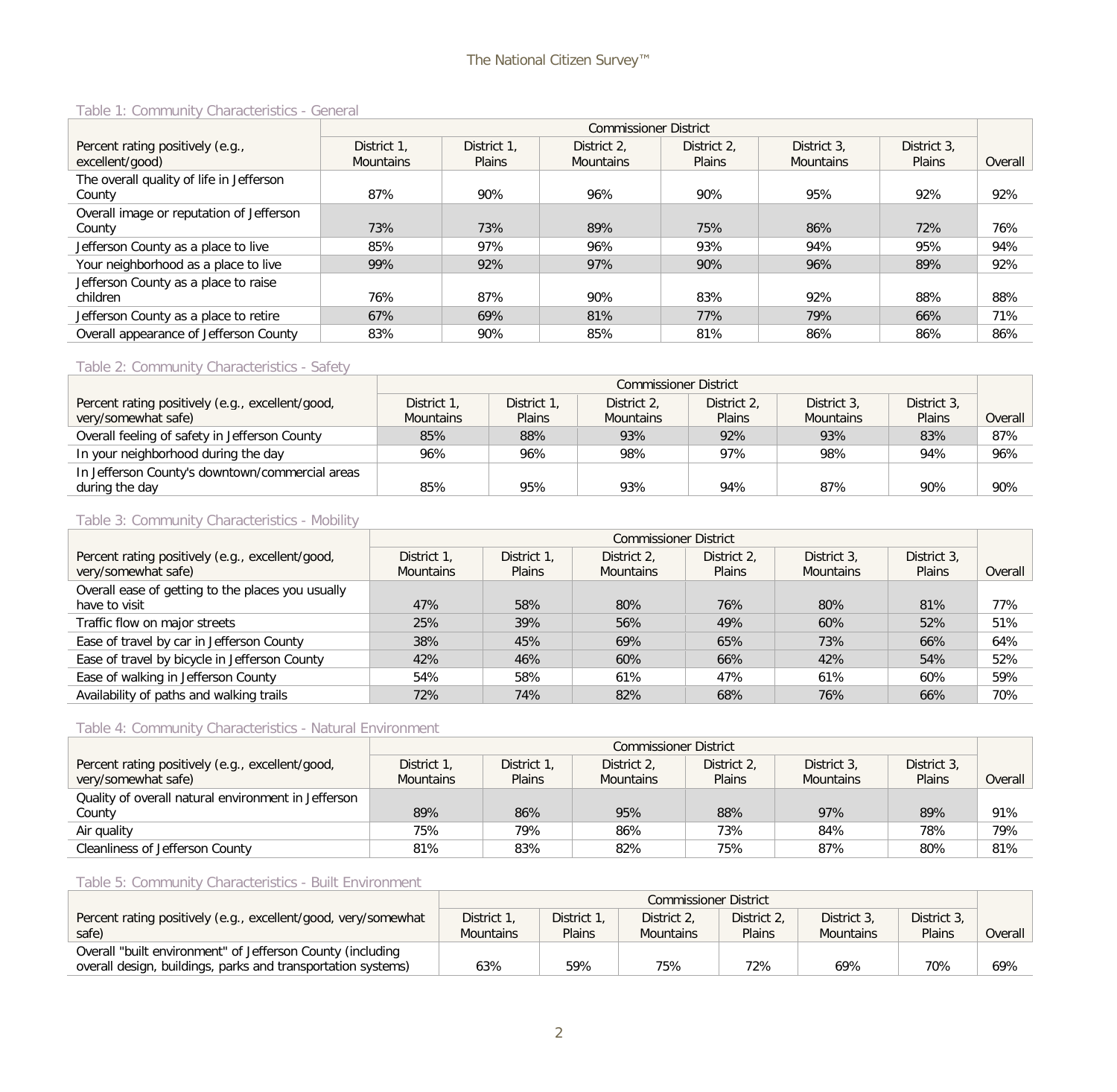|                                                                         | <b>Commissioner District</b>    |                              |                                 |                              |                                 |                       |         |  |  |
|-------------------------------------------------------------------------|---------------------------------|------------------------------|---------------------------------|------------------------------|---------------------------------|-----------------------|---------|--|--|
| Percent rating positively (e.g., excellent/good, very/somewhat<br>safe) | District 1,<br><b>Mountains</b> | District 1.<br><b>Plains</b> | District 2.<br><b>Mountains</b> | District 2.<br><b>Plains</b> | District 3.<br><b>Mountains</b> | District 3.<br>Plains | Overall |  |  |
| Public places where people want to spend time                           | 78%                             | 79%                          | 82%                             | 80%                          | 81%                             | 71%                   | 75%     |  |  |
| Variety of housing options                                              | 55%                             | 56%                          | 51%                             | 61%                          | 53%                             | 46%                   | 50%     |  |  |
| Availability of affordable quality housing                              | 29%                             | 22%                          | 29%                             | 34%                          | 28%                             | 28%                   | 28%     |  |  |
| Overall quality of new development in Jefferson County                  | 47%                             | 55%                          | 53%                             | 68%                          | 49%                             | 45%                   | 49%     |  |  |

# Table 6: Community Characteristics - Economy

|                                                        |                  | <b>Commissioner District</b> |                  |             |                  |               |         |  |  |  |  |  |
|--------------------------------------------------------|------------------|------------------------------|------------------|-------------|------------------|---------------|---------|--|--|--|--|--|
| Percent rating positively (e.g., excellent/good,       | District 1,      | District 1.                  | District 2,      | District 2, | District 3,      | District 3.   |         |  |  |  |  |  |
| very/somewhat safe)                                    | <b>Mountains</b> | Plains                       | <b>Mountains</b> | Plains      | <b>Mountains</b> | <b>Plains</b> | Overall |  |  |  |  |  |
| Overall economic health of Jefferson County            | 67%              | 69%                          | 84%              | 75%         | 78%              | 65%           | 70%     |  |  |  |  |  |
| Jefferson County as a place to work                    | 72%              | 81%                          | 88%              | 90%         | 80%              | 72%           | 76%     |  |  |  |  |  |
| Jefferson County as a place to visit                   | 83%              | 91%                          | 90%              | 81%         | 89%              | 78%           | 82%     |  |  |  |  |  |
| Employment opportunities                               | 52%              | 53%                          | 63%              | 59%         | 52%              | 48%           | 51%     |  |  |  |  |  |
| Shopping opportunities                                 | 67%              | 63%                          | 74%              | 78%         | 67%              | 67%           | 68%     |  |  |  |  |  |
| Cost of living in Jefferson County                     | 44%              | 48%                          | 52%              | 51%         | 45%              | 36%           | 41%     |  |  |  |  |  |
| Overall quality of business and service establishments |                  |                              |                  |             |                  |               |         |  |  |  |  |  |
| in Jefferson County                                    | 72%              | 72%                          | 77%              | 76%         | 71%              | 70%           | 71%     |  |  |  |  |  |
| Vibrant downtown/commercial area                       | 66%              | 65%                          | 61%              | 66%         | 51%              | 38%           | 48%     |  |  |  |  |  |

# Table 7: Community Characteristics - Recreation and Wellness

|                                                       |                  | <b>Commissioner District</b> |                  |               |                  |             |         |  |  |  |  |
|-------------------------------------------------------|------------------|------------------------------|------------------|---------------|------------------|-------------|---------|--|--|--|--|
| Percent rating positively (e.g., excellent/good,      | District 1,      | District 1,                  | District 2.      | District 2.   | District 3.      | District 3. |         |  |  |  |  |
| very/somewhat safe)                                   | <b>Mountains</b> | <b>Plains</b>                | <b>Mountains</b> | <b>Plains</b> | <b>Mountains</b> | Plains      | Overall |  |  |  |  |
| Health and wellness opportunities in Jefferson        |                  |                              |                  |               |                  |             |         |  |  |  |  |
| County                                                | 74%              | 72%                          | 88%              | 89%           | 78%              | 78%         | 79%     |  |  |  |  |
| Fitness opportunities (including exercise classes and |                  |                              |                  |               |                  |             |         |  |  |  |  |
| paths or trails, etc.)                                | 81%              | 87%                          | 86%              | 77%           | 84%              | 84%         | 83%     |  |  |  |  |
| Recreational opportunities                            | 84%              | 84%                          | 92%              | 85%           | 86%              | 86%         | 86%     |  |  |  |  |
| Availability of affordable quality food               | 72%              | 73%                          | 80%              | 81%           | 76%              | 77%         | 77%     |  |  |  |  |
| Availability of affordable quality health care        | 62%              | 70%                          | 74%              | 70%           | 68%              | 62%         | 65%     |  |  |  |  |
| Availability of preventive health services            | 64%              | 69%                          | 79%              | 77%           | 75%              | 66%         | 69%     |  |  |  |  |
| Availability of affordable quality mental health care | 35%              | 46%                          | 61%              | 58%           | 47%              | 42%         | 45%     |  |  |  |  |

# Table 8: Community Characteristics - Education and Enrichment

|                                                    |                  | <b>Commissioner District</b> |                  |               |                  |             |         |  |  |  |
|----------------------------------------------------|------------------|------------------------------|------------------|---------------|------------------|-------------|---------|--|--|--|
| Percent rating positively (e.g., excellent/good,   | District 1.      | District 1,                  | District 2.      | District 2.   | District 3.      | District 3. |         |  |  |  |
| very/somewhat safe)                                | <b>Mountains</b> | <b>Plains</b>                | <b>Mountains</b> | <b>Plains</b> | <b>Mountains</b> | Plains      | Overall |  |  |  |
| Overall opportunities for education and enrichment | 58%              | 62%                          | 73%              | 73%           | 72%              | 60%         | 64%     |  |  |  |
| Availability of affordable quality child           |                  |                              |                  |               |                  |             |         |  |  |  |
| care/preschool                                     | 40%              | 59%                          | 47%              | 37%           | 35%              | 52%         | 48%     |  |  |  |
| Opportunities to attend cultural/arts/music        |                  |                              |                  |               |                  |             |         |  |  |  |
| activities                                         | 67%              | 69%                          | 70%              | 66%           | 66%              | 56%         | 61%     |  |  |  |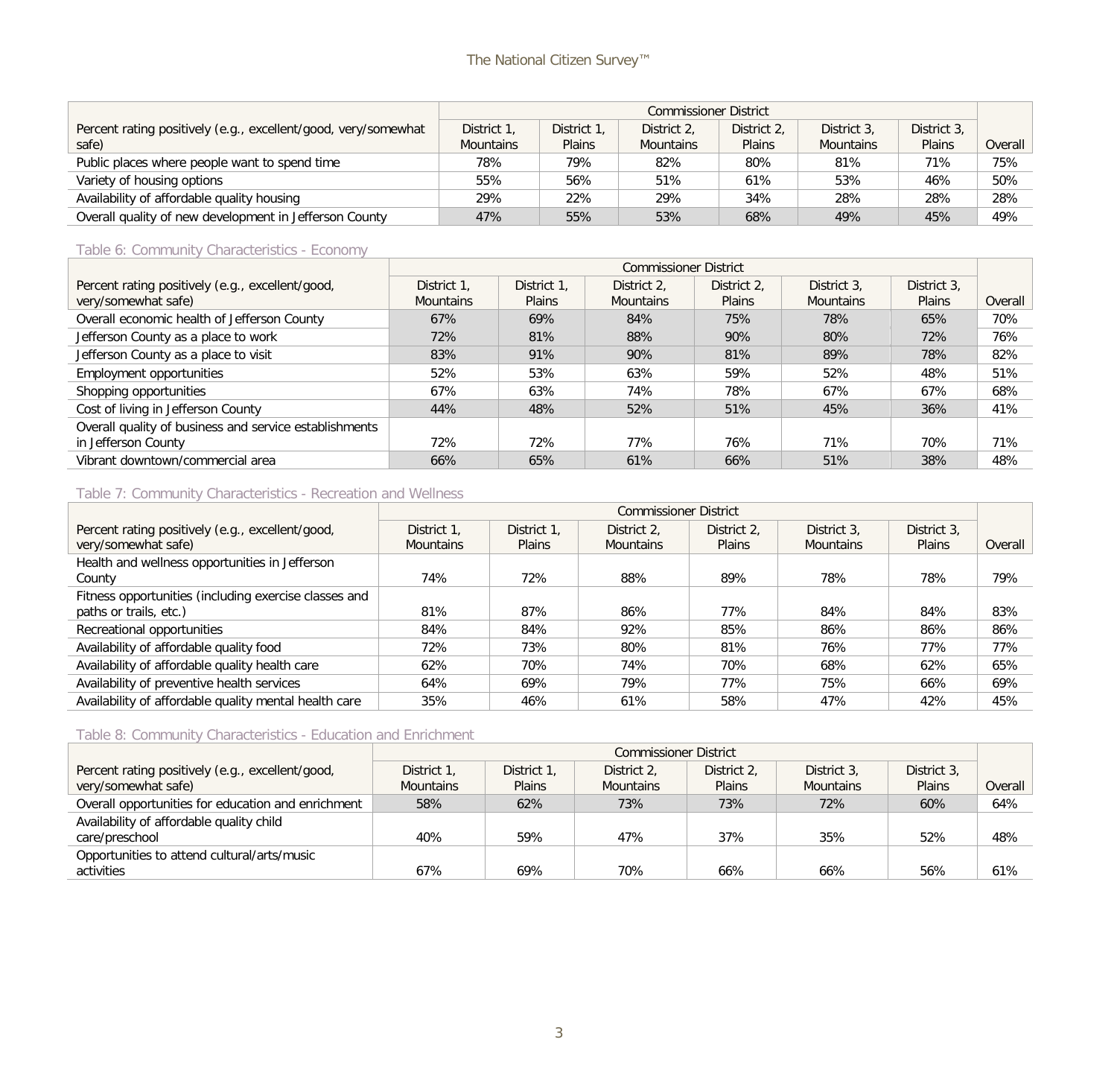## Table 9: Community Characteristics - Community Engagement

|                                                   |                  | <b>Commissioner District</b> |                  |               |                  |               |         |  |  |  |  |  |
|---------------------------------------------------|------------------|------------------------------|------------------|---------------|------------------|---------------|---------|--|--|--|--|--|
| Percent rating positively (e.g., excellent/good,  | District 1.      | District 1.                  | District 2.      | District 2,   | District 3.      | District 3.   |         |  |  |  |  |  |
| very/somewhat safe)                               | <b>Mountains</b> | <b>Plains</b>                | <b>Mountains</b> | <b>Plains</b> | <b>Mountains</b> | <b>Plains</b> | Overall |  |  |  |  |  |
| Opportunities to participate in social events and |                  |                              |                  |               |                  |               |         |  |  |  |  |  |
| activities                                        | 69%              | 68%                          | 70%              | 69%           | 78%              | 54%           | 63%     |  |  |  |  |  |
| Opportunities to volunteer                        | 80%              | 66%                          | 75%              | 81%           | 85%              | 68%           | 73%     |  |  |  |  |  |
| Opportunities to participate in community matters | 69%              | 67%                          | 73%              | 66%           | 80%              | 51%           | 61%     |  |  |  |  |  |
| Openness and acceptance of the community toward   |                  |                              |                  |               |                  |               |         |  |  |  |  |  |
| people of diverse backgrounds                     | 57%              | 61%                          | 68%              | 59%           | 66%              | 45%           | 53%     |  |  |  |  |  |
| Neighborliness of residents in Jefferson County   | 69%              | 70%                          | 76%              | 68%           | 78%              | 62%           | 68%     |  |  |  |  |  |

#### Table 10: Governance - General

|                                                              |                  | <b>Commissioner District</b> |                  |               |                  |             |         |  |  |  |  |
|--------------------------------------------------------------|------------------|------------------------------|------------------|---------------|------------------|-------------|---------|--|--|--|--|
|                                                              | District 1,      | District 1.                  | District 2.      | District 2.   | District 3.      | District 3, |         |  |  |  |  |
| Percent rating positively (e.g., excellent/good)             | <b>Mountains</b> | <b>Plains</b>                | <b>Mountains</b> | <b>Plains</b> | <b>Mountains</b> | Plains      | Overall |  |  |  |  |
| Jefferson County                                             | 76%              | 73%                          | 85%              | 82%           | 84%              | 73%         | 77%     |  |  |  |  |
| The value of services for the taxes paid to Jefferson County | 41%              | 57%                          | 67%              | 58%           | 62%              | 43%         | 51%     |  |  |  |  |
| The overall direction that Jefferson County is taking        | 46%              | 48%                          | 68%              | 52%           | 56%              | 47%         | 50%     |  |  |  |  |
| The job Jefferson County government does at welcoming        |                  |                              |                  |               |                  |             |         |  |  |  |  |
| citizen involvement                                          | 45%              | 50%                          | 64%              | 58%           | 46%              | 43%         | 47%     |  |  |  |  |
| Overall confidence in Jefferson County government            | 43%              | 42%                          | 63%              | 45%           | 49%              | 39%         | 44%     |  |  |  |  |
| Generally acting in the best interest of the community       | 45%              | 45%                          | 58%              | 42%           | 50%              | 46%         | 47%     |  |  |  |  |
| Being honest                                                 | 44%              | 45%                          | 56%              | 45%           | 49%              | 39%         | 44%     |  |  |  |  |
| Treating all residents fairly                                | 52%              | 53%                          | 65%              | 44%           | 52%              | 50%         | 51%     |  |  |  |  |
| Overall customer service by Jefferson County employees       |                  |                              |                  |               |                  |             |         |  |  |  |  |
| (sheriff deputies, receptionists, planners, etc.)            | 73%              | 72%                          | 86%              | 74%           | 78%              | 76%         | 77%     |  |  |  |  |
| The Federal Government                                       | 23%              | 36%                          | 29%              | 30%           | 26%              | 37%         | 33%     |  |  |  |  |

#### Table 11: Governance - Safety

|                                                                                                         |                  | <b>Commissioner District</b> |                  |               |                  |               |         |  |  |  |
|---------------------------------------------------------------------------------------------------------|------------------|------------------------------|------------------|---------------|------------------|---------------|---------|--|--|--|
|                                                                                                         | District 1.      | District 1.                  | District 2.      | District 2.   | District 3.      | District 3.   |         |  |  |  |
| Percent rating positively (e.g., excellent/good)                                                        | <b>Mountains</b> | Plains                       | <b>Mountains</b> | <b>Plains</b> | <b>Mountains</b> | <b>Plains</b> | Overall |  |  |  |
| Sheriff services                                                                                        | 82%              | 80%                          | 91%              | 86%           | 92%              | 78%           | 83%     |  |  |  |
| Fire services                                                                                           | 85%              | 85%                          | 95%              | 94%           | 95%              | 90%           | 91%     |  |  |  |
| Ambulance or emergency medical services                                                                 | 80%              | 92%                          | 90%              | 92%           | 92%              | 88%           | 89%     |  |  |  |
| Crime prevention                                                                                        | 65%              | 76%                          | 85%              | 81%           | 82%              | 64%           | 71%     |  |  |  |
| Fire prevention and education                                                                           | 62%              | 70%                          | 87%              | 81%           | 83%              | 78%           | 79%     |  |  |  |
| Animal control                                                                                          | 60%              | 70%                          | 76%              | 74%           | 66%              | 59%           | 64%     |  |  |  |
| Emergency preparedness (services that prepare the<br>community for natural disasters or other emergency |                  |                              |                  |               |                  |               |         |  |  |  |
| situations)                                                                                             | 61%              | 57%                          | 75%              | 57%           | 74%              | 53%           | 60%     |  |  |  |

# Table 12: Governance - Mobility

|                                  |                  | <b>Commissioner District</b> |                  |               |                  |             |         |  |  |  |
|----------------------------------|------------------|------------------------------|------------------|---------------|------------------|-------------|---------|--|--|--|
| Percent rating positively (e.g., | District 1.      | District 1,                  | District 2.      | District 2.   | District 3,      | District 3. |         |  |  |  |
| excellent/good)                  | <b>Mountains</b> | Plains                       | <b>Mountains</b> | <b>Plains</b> | <b>Mountains</b> | Plains      | Overall |  |  |  |
| Traffic enforcement              | 59%              | 59%                          | 65%              | 66%           | 67%              | 53%         | 58%     |  |  |  |
| Street and road repair           | 36%              | 41%                          | 37%              | 25%           | 26%              | 19%         | 24%     |  |  |  |
| Street cleaning                  | 48%              | 53%                          | 63%              | 52%           | 41%              | 45%         | 47%     |  |  |  |
| Snow removal                     | 75%              | 61%                          | 86%              | 62%           | 88%              | 49%         | 62%     |  |  |  |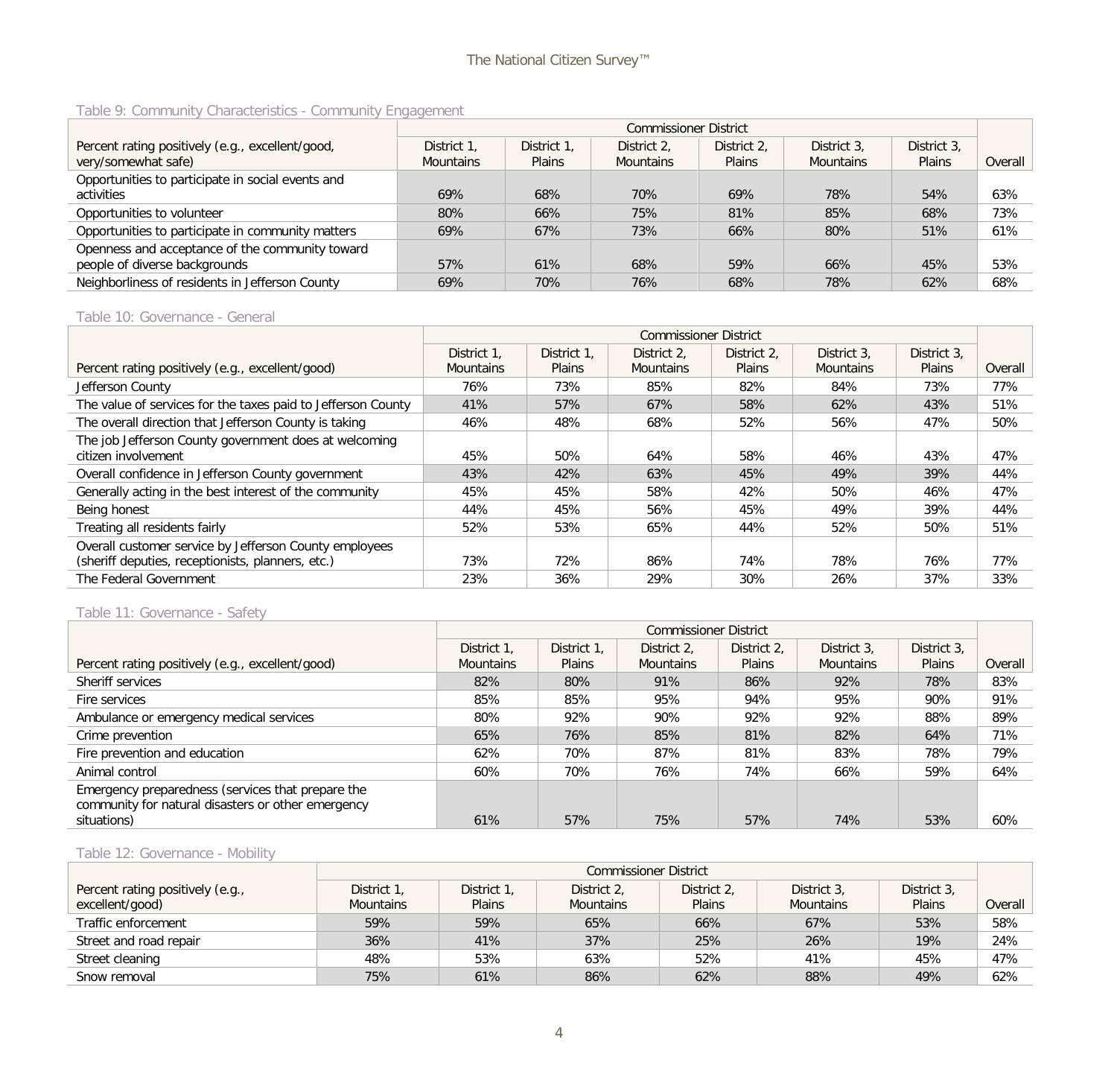|                                                     | <b>Commissioner District</b>    |                       |                                 |                              |                                 |                       |         |  |  |
|-----------------------------------------------------|---------------------------------|-----------------------|---------------------------------|------------------------------|---------------------------------|-----------------------|---------|--|--|
| Percent rating positively (e.g.,<br>excellent/good) | District 1.<br><b>Mountains</b> | District 1,<br>Plains | District 2,<br><b>Mountains</b> | District 2,<br><b>Plains</b> | District 3,<br><b>Mountains</b> | District 3,<br>Plains | Overall |  |  |
| Sidewalk maintenance                                | 56%                             | 54%                   | 73%                             | 51%                          | 52%                             | 48%                   | 51%     |  |  |
| Traffic signal timing                               | 26%                             | 43%                   | 60%                             | 43%                          | 59%                             | 43%                   | 46%     |  |  |

Table 13: Governance - Natural Environment

|                                                   |                  | <b>Commissioner District</b> |                  |               |                  |             |         |  |  |  |
|---------------------------------------------------|------------------|------------------------------|------------------|---------------|------------------|-------------|---------|--|--|--|
|                                                   | District 1,      | District 1,                  | District 2,      | District 2,   | District 3.      | District 3, |         |  |  |  |
| Percent rating positively (e.g., excellent/good)  | <b>Mountains</b> | Plains                       | <b>Mountains</b> | <b>Plains</b> | <b>Mountains</b> | Plains      | Overall |  |  |  |
| Preservation of natural areas such as open space, |                  |                              |                  |               |                  |             |         |  |  |  |
| farmlands and greenbelts                          | 70%              | 77%                          | 89%              | 67%           | 85%              | 69%         | 74%     |  |  |  |
| Jefferson County open space                       | 79%              | 80%                          | 93%              | 79%           | 93%              | 75%         | 81%     |  |  |  |

#### Table 14: Governance - Built Environment

|                                    |                  | <b>Commissioner District</b> |                  |               |                  |             |         |  |  |
|------------------------------------|------------------|------------------------------|------------------|---------------|------------------|-------------|---------|--|--|
| Percent rating positively (e.g.,   | District 1,      | District 1,                  | District 2,      | District 2,   | District 3,      | District 3. |         |  |  |
| excellent/good)                    | <b>Mountains</b> | <b>Plains</b>                | <b>Mountains</b> | <b>Plains</b> | <b>Mountains</b> | Plains      | Overall |  |  |
| Storm drainage                     | 55%              | 68%                          | 69%              | 65%           | 53%              | 70%         | 65%     |  |  |
| Land use, planning and zoning      | 37%              | 44%                          | 56%              | 44%           | 58%              | 55%         | 54%     |  |  |
| Code enforcement (weeds, abandoned |                  |                              |                  |               |                  |             |         |  |  |
| buildings, etc.)                   | 33%              | 54%                          | 45%              | 44%           | 53%              | 49%         | 49%     |  |  |

#### Table 15: Governance - Economy

|                                  | <b>Commissioner District</b>                                                           |               |                  |        |                  |        |         |  |  |
|----------------------------------|----------------------------------------------------------------------------------------|---------------|------------------|--------|------------------|--------|---------|--|--|
| Percent rating positively (e.g., | District 3,<br>District 1.<br>District 1,<br>District 3,<br>District 2,<br>District 2, |               |                  |        |                  |        |         |  |  |
| excellent/good)                  | Mountains                                                                              | <b>Plains</b> | <b>Mountains</b> | Plains | <b>Mountains</b> | Plains | Overall |  |  |
| Economic development             | 41%                                                                                    | 57%           | 70%              | 62%    | 64%              | 51%    | 56%     |  |  |

#### Table 16: Governance - Recreation and Wellness

|                                  |                  | <b>Commissioner District</b> |                  |             |                  |             |         |  |  |  |
|----------------------------------|------------------|------------------------------|------------------|-------------|------------------|-------------|---------|--|--|--|
| Percent rating positively (e.g., | District 1.      | District 1.                  | District 2.      | District 2. | District 3.      | District 3. |         |  |  |  |
| excellent/good)                  | <b>Mountains</b> | Plains                       | <b>Mountains</b> | Plains      | <b>Mountains</b> | Plains      | Overall |  |  |  |
| County parks                     | 79%              | 87%                          | 91%              | 89%         | 91%              | 84%         | 86%     |  |  |  |
| Recreation programs or classes   | 78%              | 79%                          | 89%              | 78%         | 83%              | 77%         | 79%     |  |  |  |
| Recreation centers or facilities | 78%              | 81%                          | 91%              | 80%         | 88%              | 85%         | 85%     |  |  |  |
| <b>Health services</b>           | 60%              | 69%                          | 73%              | 66%         | 64%              | 63%         | 64%     |  |  |  |

# Table 17: Governance - Education and Enrichment

|                                  | <b>Commissioner District</b> |             |                  |               |                  |             |         |  |
|----------------------------------|------------------------------|-------------|------------------|---------------|------------------|-------------|---------|--|
| Percent rating positively (e.g., | District 1,                  | District 1, | District 2,      | District 2,   | District 3,      | District 3, |         |  |
| excellent/good)                  | <b>Mountains</b>             | Plains      | <b>Mountains</b> | <b>Plains</b> | <b>Mountains</b> | Plains      | Overall |  |
| Public library services          | 86%                          | 85%         | 90%              | 84%           | 90%              | 85%         | 86%     |  |

#### Table 18: Participation General

|                                                         |                  | <b>Commissioner District</b> |                  |             |                  |             |         |  |  |  |
|---------------------------------------------------------|------------------|------------------------------|------------------|-------------|------------------|-------------|---------|--|--|--|
| Percent rating positively (e.g., always/sometimes, more | District 1.      | District 1.                  | District 2.      | District 2, | District 3.      | District 3. |         |  |  |  |
| than once a month, yes)                                 | <b>Mountains</b> | <b>Plains</b>                | <b>Mountains</b> | Plains      | <b>Mountains</b> | Plains      | Overall |  |  |  |
| Sense of community                                      | 64%              | 58%                          | 71%              | 59%         | 68%              | 52%         | 58%     |  |  |  |
| Recommend living in Jefferson County to someone who     |                  |                              |                  |             |                  |             |         |  |  |  |
| asks                                                    | 88%              | 94%                          | 96%              | 93%         | 92%              | 93%         | 93%     |  |  |  |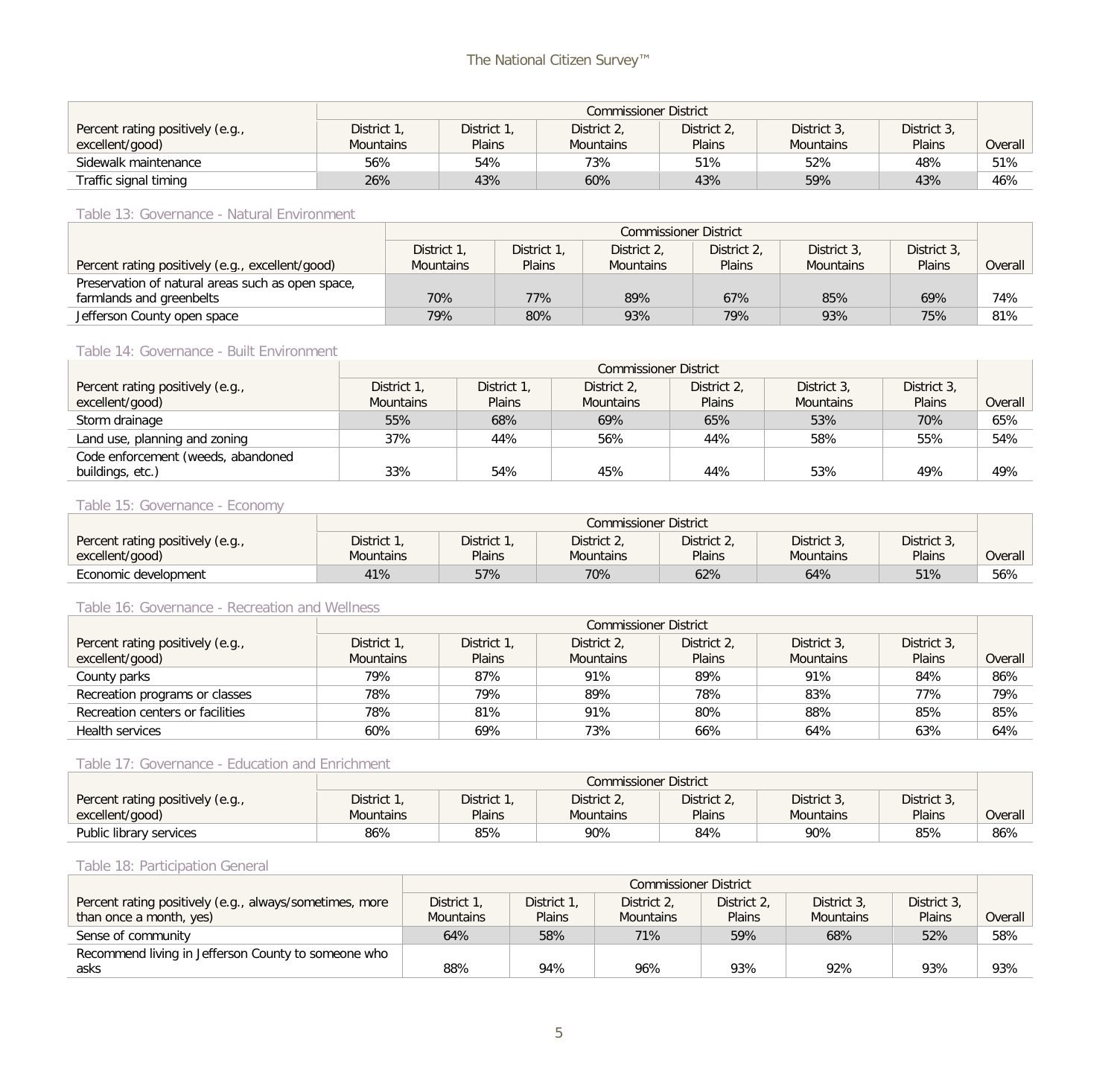|                                                         |                  | <b>Commissioner District</b> |                  |             |                  |             |         |  |  |
|---------------------------------------------------------|------------------|------------------------------|------------------|-------------|------------------|-------------|---------|--|--|
| Percent rating positively (e.g., always/sometimes, more | District 1.      | District 1.                  | District 2.      | District 2, | District 3.      | District 3. |         |  |  |
| than once a month, yes)                                 | <b>Mountains</b> | <b>Plains</b>                | <b>Mountains</b> | Plains      | <b>Mountains</b> | Plains      | Overall |  |  |
| Remain in Jefferson County for the next five years      | 91%              | 89%                          | 92%              | 91%         | 93%              | 89%         | 90%     |  |  |
| Contacted Jefferson County (in-person, phone, email or  |                  |                              |                  |             |                  |             |         |  |  |
| web) for help or information                            | 63%              | 41%                          | 46%              | 55%         | 50%              | 45%         | 47%     |  |  |

## Table 19: Participation - Safety

|                                                         |                  | Commissioner District |                  |               |                  |             |         |  |  |  |
|---------------------------------------------------------|------------------|-----------------------|------------------|---------------|------------------|-------------|---------|--|--|--|
| Percent rating positively (e.g., always/sometimes, more | District 1.      | District 1.           | District 2.      | District 2.   | District 3.      | District 3. |         |  |  |  |
| than once a month, yes)                                 | <b>Mountains</b> | <b>Plains</b>         | <b>Mountains</b> | <b>Plains</b> | <b>Mountains</b> | Plains      | Overall |  |  |  |
| Was NOT the victim of a crime                           | 95%              | 97%                   | 96%              | 88%           | 85%              | 96%         | 93%     |  |  |  |
| Did NOT report a crime                                  | 86%              | 87%                   | 89%              | 81%           | 83%              | 85%         | 84%     |  |  |  |
| Stocked supplies in preparation for an emergency        | 66%              | 28%                   | 31%              | 35%           | 41%              | 35%         | 36%     |  |  |  |

# Table 20: Participation - Mobility

|                                                         |                  | <b>Commissioner District</b> |                  |             |                  |             |         |  |  |  |
|---------------------------------------------------------|------------------|------------------------------|------------------|-------------|------------------|-------------|---------|--|--|--|
| Percent rating positively (e.g., always/sometimes, more | District 1.      | District 1.                  | District 2.      | District 2, | District 3.      | District 3. |         |  |  |  |
| than once a month, yes)                                 | <b>Mountains</b> | <b>Plains</b>                | <b>Mountains</b> | Plains      | <b>Mountains</b> | Plains      | Overall |  |  |  |
| Walked or biked instead of driving                      | 42%              | 52%                          | 38%              | 51%         | 51%              | 59%         | 54%     |  |  |  |
| Carpooled with other adults or children instead of      |                  |                              |                  |             |                  |             |         |  |  |  |
| driving alone                                           | 45%              | 54%                          | 43%              | 45%         | 43%              | 41%         | 43%     |  |  |  |
| Used bus, light rail or other public transportation     |                  |                              |                  |             |                  |             |         |  |  |  |
| instead of driving                                      | 41%              | 44%                          | 58%              | 54%         | 26%              | 59%         | 50%     |  |  |  |

# Table 21: Participation - Natural Environment

|                                                         |                  | <b>Commissioner District</b> |                  |             |                  |             |         |  |  |  |
|---------------------------------------------------------|------------------|------------------------------|------------------|-------------|------------------|-------------|---------|--|--|--|
| Percent rating positively (e.g., always/sometimes, more | District 1.      | District 1.                  | District 2.      | District 2, | District 3.      | District 3. |         |  |  |  |
| than once a month, yes)                                 | <b>Mountains</b> | Plains                       | <b>Mountains</b> | Plains      | <b>Mountains</b> | Plains      | Overall |  |  |  |
| Recycle at home                                         | 85%              | 81%                          | 89%              | 82%         | 84%              | 80%         | 82%     |  |  |  |
| Made efforts to make your home more energy efficient    | 87%              | 77%                          | 76%              | 79%         | 75%              | 87%         | 82%     |  |  |  |
| Made efforts to conserve water                          | 93%              | 91%                          | 81%              | 93%         | 82%              | 96%         | 92%     |  |  |  |

#### Table 22: Participation - Built Environment

|                                                         | <b>Commissioner District</b> |               |                  |               |                  |             |         |  |  |
|---------------------------------------------------------|------------------------------|---------------|------------------|---------------|------------------|-------------|---------|--|--|
| Percent rating positively (e.g., always/sometimes, more | District 1.                  | District 1.   | District 2,      | District 2,   | District 3,      | District 3. |         |  |  |
| than once a month, yes)                                 | <b>Mountains</b>             | <b>Plains</b> | <b>Mountains</b> | <b>Plains</b> | <b>Mountains</b> | Plains      | Overall |  |  |
| NOT under housing cost stress                           | 72%                          | 78%           | 80%              | 78%           | 70%              | 69%         | 71%     |  |  |
| Did NOT observe a code violation                        | 49%                          | 62%           | 65%              | 47%           | 54%              | 57%         | 56%     |  |  |

# Table 23: Participation - Economy

|                                                         | <b>Commissioner District</b> |               |                  |               |                  |             |         |  |  |  |
|---------------------------------------------------------|------------------------------|---------------|------------------|---------------|------------------|-------------|---------|--|--|--|
| Percent rating positively (e.g., always/sometimes, more | District 1,                  | District 1.   | District 2.      | District 2,   | District 3.      | District 3. |         |  |  |  |
| than once a month, yes)                                 | <b>Mountains</b>             | <b>Plains</b> | <b>Mountains</b> | <b>Plains</b> | <b>Mountains</b> | Plains      | Overall |  |  |  |
| Purchase goods or services from a business located in   |                              |               |                  |               |                  |             |         |  |  |  |
| Jefferson County                                        | 99%                          | 97%           | 100%             | 100%          | 100%             | 99%         | 99%     |  |  |  |
| Economy will have positive impact on income             | 24%                          | 32%           | 31%              | 30%           | 22%              | 21%         | 23%     |  |  |  |
| Work in Jefferson County                                | 55%                          | 42%           | 45%              | 46%           | 55%              | 37%         | 43%     |  |  |  |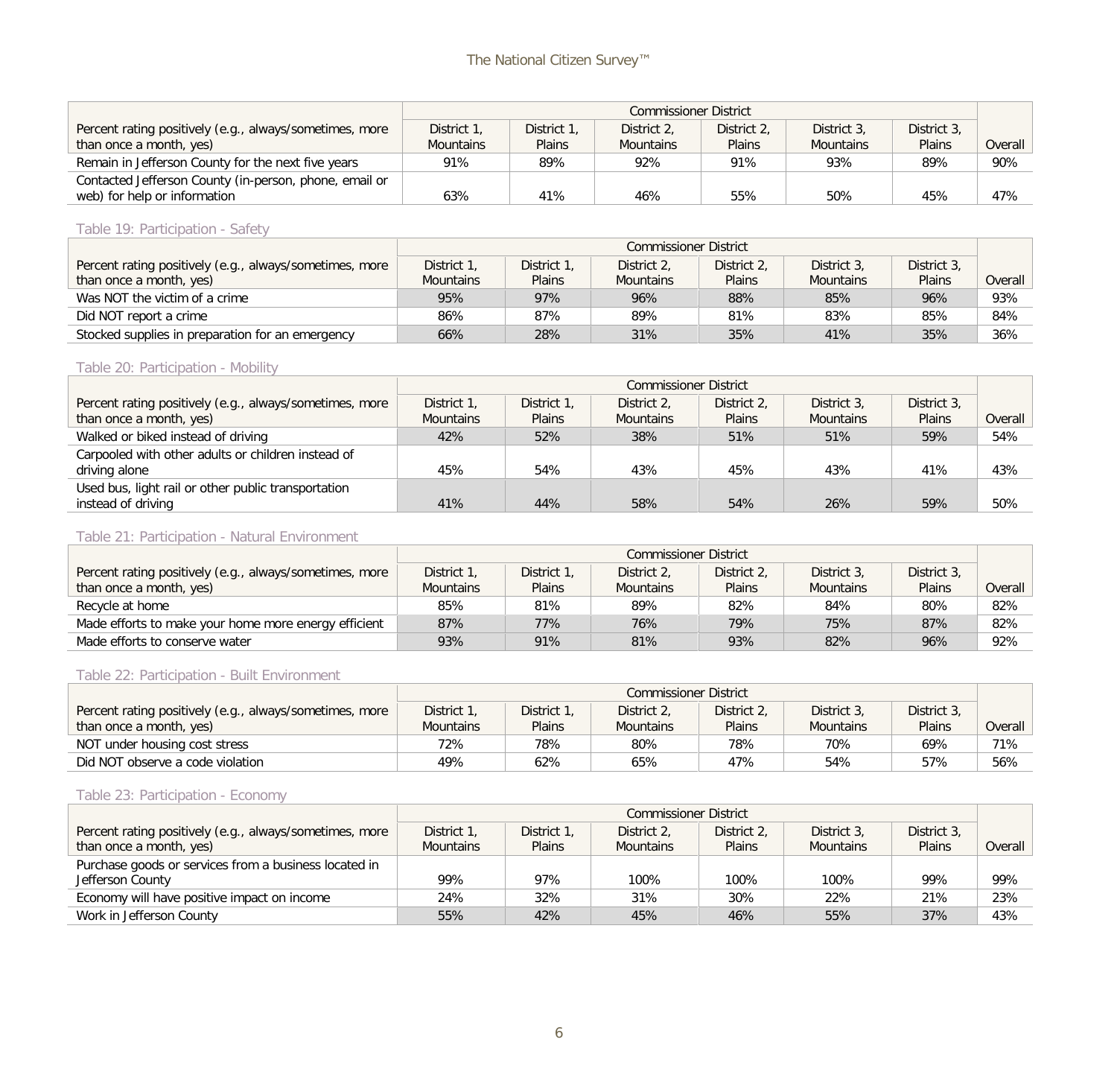# The National Citizen Survey™

#### Table 24: Participation - Recreation and Wellness

|                                                         | <b>Commissioner District</b> |               |                  |             |                  |             |         |  |  |  |
|---------------------------------------------------------|------------------------------|---------------|------------------|-------------|------------------|-------------|---------|--|--|--|
| Percent rating positively (e.g., always/sometimes, more | District 1.                  | District 1.   | District 2.      | District 2, | District 3.      | District 3. |         |  |  |  |
| than once a month, yes)                                 | <b>Mountains</b>             | <b>Plains</b> | <b>Mountains</b> | Plains      | <b>Mountains</b> | Plains      | Overall |  |  |  |
| Used recreation centers or their services               | 51%                          | 71%           | 61%              | 68%         | 71%              | 71%         | 69%     |  |  |  |
| Visited a neighborhood park or County open space park   | 91%                          | 96%           | 90%              | 92%         | 94%              | 96%         | 95%     |  |  |  |
| Eat at least 5 portions of fruits and vegetables a day  | 88%                          | 94%           | 86%              | 87%         | 90%              | 85%         | 87%     |  |  |  |
| Participate in moderate or vigorous physical activity   | 94%                          | 89%           | 96%              | 91%         | 94%              | 89%         | 91%     |  |  |  |
| Reported being in "very good" or "excellent" health     | 82%                          | 73%           | 83%              | 71%         | 74%              | 68%         | 71%     |  |  |  |

#### Table 25: Participation - Education and Enrichment

|                                                          |                  | <b>Commissioner District</b> |                  |             |                  |               |         |  |  |  |
|----------------------------------------------------------|------------------|------------------------------|------------------|-------------|------------------|---------------|---------|--|--|--|
| Percent rating positively (e.g., always/sometimes, more  | District 1.      | District 1.                  | District 2.      | District 2. | District 3.      | District 3.   |         |  |  |  |
| than once a month, yes)                                  | <b>Mountains</b> | Plains                       | <b>Mountains</b> | Plains      | <b>Mountains</b> | <b>Plains</b> | Overall |  |  |  |
| Used Jefferson County public libraries or their services | 59%              | 68%                          | 61%              | 71%         | 74%              | 76%           | 73%     |  |  |  |

# Table 26: Participation - Community Engagement

|                                                              |                  |               | <b>Commissioner District</b> |               |                  |               |         |
|--------------------------------------------------------------|------------------|---------------|------------------------------|---------------|------------------|---------------|---------|
| Percent rating positively (e.g., always/sometimes, more than | District 1.      | District 1.   | District 2.                  | District 2.   | District 3.      | District 3.   |         |
| once a month, yes)                                           | <b>Mountains</b> | <b>Plains</b> | <b>Mountains</b>             | <b>Plains</b> | <b>Mountains</b> | <b>Plains</b> | Overall |
| Campaigned or advocated for an issue, cause or candidate     | 27%              | 32%           | 28%                          | 32%           | 33%              | 21%           | 26%     |
| Contacted Jefferson County elected officials (in-person,     |                  |               |                              |               |                  |               |         |
| phone, email or web) to express your opinion                 | 16%              | 16%           | 16%                          | 25%           | 20%              | 11%           | 15%     |
| Volunteered your time to some group/activity in Jefferson    |                  |               |                              |               |                  |               |         |
| County                                                       | 36%              | 47%           | 48%                          | 43%           | 56%              | 37%           | 42%     |
| Participated in a club                                       | 20%              | 31%           | 30%                          | 38%           | 29%              | 29%           | 30%     |
| Talked to or visited with your immediate neighbors           | 95%              | 98%           | 97%                          | 98%           | 96%              | 98%           | 98%     |
| Done a favor for a neighbor                                  | 85%              | 93%           | 89%                          | 89%           | 92%              | 93%           | 92%     |
| Attended a local public meeting                              | 37%              | 36%           | 31%                          | 32%           | 29%              | 22%           | 26%     |
| Watched (online or on television) a local public meeting     | 25%              | 29%           | 28%                          | 26%           | 30%              | 29%           | 29%     |
| Read or watch local news (via television, paper, computer,   |                  |               |                              |               |                  |               |         |
| etc.)                                                        | 86%              | 82%           | 84%                          | 90%           | 90%              | 84%           | 86%     |
| Vote in local elections                                      | 94%              | 98%           | 93%                          | 91%           | 95%              | 95%           | 95%     |

#### Table 27: Community Focus Areas

|                                                                                                                            |                  |             | <b>Commissioner District</b> |               |                  |               |         |
|----------------------------------------------------------------------------------------------------------------------------|------------------|-------------|------------------------------|---------------|------------------|---------------|---------|
|                                                                                                                            | District 1,      | District 1. | District 2.                  | District 2.   | District 3.      | District 3.   |         |
| Percent rating positively (e.g., essential/very important)                                                                 | <b>Mountains</b> | Plains      | <b>Mountains</b>             | <b>Plains</b> | <b>Mountains</b> | <b>Plains</b> | Overall |
| Overall feeling of safety in Jefferson County                                                                              | 75%              | 84%         | 83%                          | 84%           | 78%              | 91%           | 86%     |
| Overall ease of getting to the places you usually have to visit                                                            | 74%              | 83%         | 79%                          | 76%           | 72%              | 86%           | 81%     |
| Quality of overall natural environment in Jefferson County                                                                 | 85%              | 87%         | 92%                          | 87%           | 90%              | 81%           | 85%     |
| Overall "built environment" of Jefferson County (including<br>overall design, buildings, parks and transportation systems) | 64%              | 78%         | 68%                          | 77%           | 78%              | 70%           | 72%     |
| Health and wellness opportunities in Jefferson County                                                                      | 63%              | 70%         | 67%                          | 75%           | 73%              | 76%           | 74%     |
| Overall opportunities for education and enrichment                                                                         | 74%              | 79%         | 73%                          | 85%           | 81%              | 85%           | 83%     |
| Overall economic health of Jefferson County                                                                                | 86%              | 88%         | 81%                          | 93%           | 88%              | 88%           | 88%     |
| Sense of community                                                                                                         | 63%              | 68%         | 66%                          | 81%           | 79%              | 69%           | 71%     |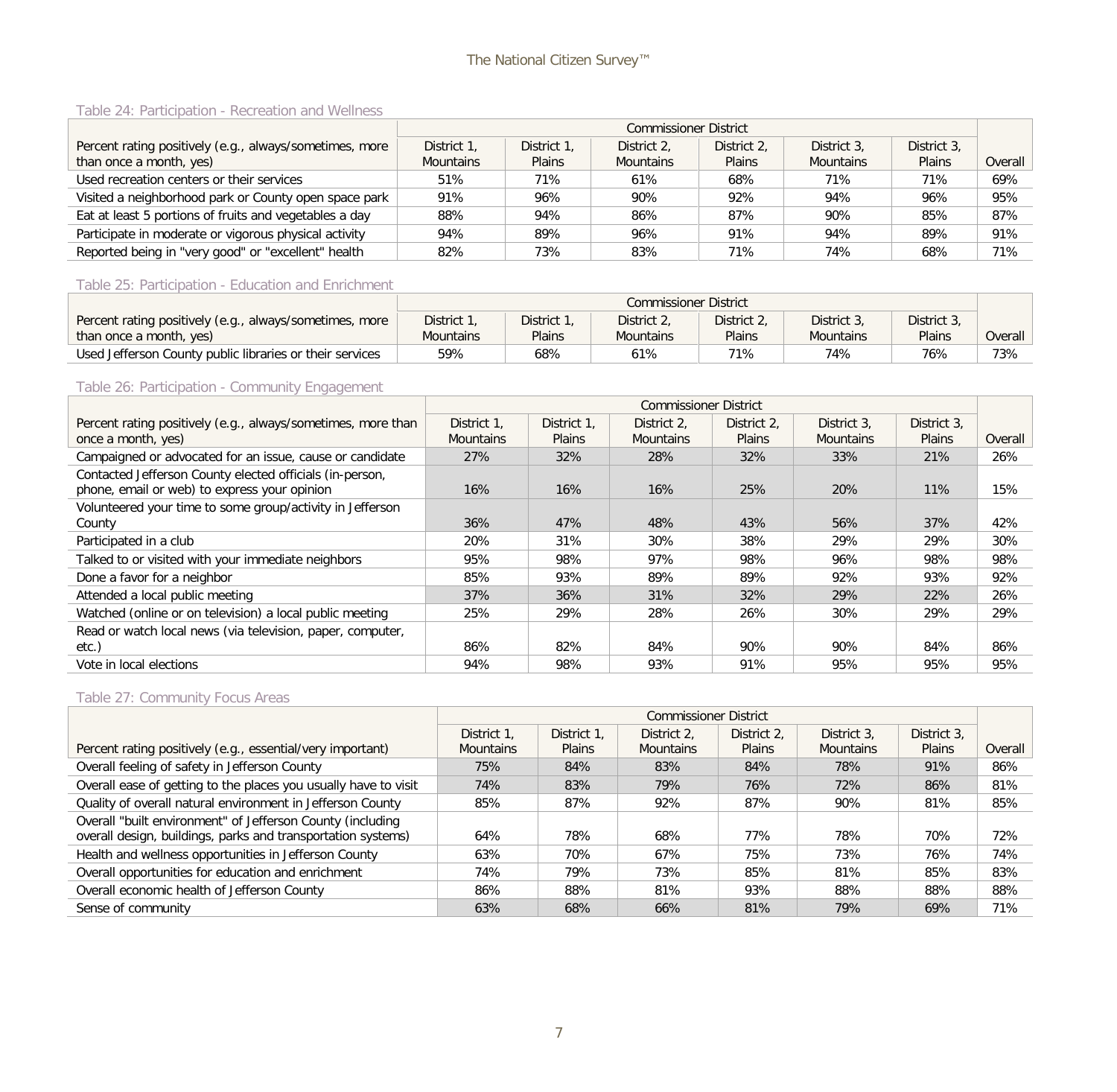#### Table 28: Support for Service Reductions

| If the County had to reduce spending due to reduced revenues, to what |                  |               | <b>Commissioner District</b> |             |                  |             |         |
|-----------------------------------------------------------------------|------------------|---------------|------------------------------|-------------|------------------|-------------|---------|
| extent would you support or oppose service reductions in each of the  | District 1,      | District 1.   | District 2.                  | District 2. | District 3.      | District 3. |         |
| following areas? (Percent "strongly support" or "somewhat support")   | <b>Mountains</b> | <b>Plains</b> | <b>Mountains</b>             | Plains      | <b>Mountains</b> | Plains      | Overall |
| Law enforcement services                                              | 30%              | 38%           | 39%                          | 37%         | 27%              | 21%         | 26%     |
| Library services                                                      | 48%              | 53%           | 46%                          | 34%         | 40%              | 46%         | 45%     |
| Social services for seniors, children and families in need            | 31%              | 42%           | 29%                          | 29%         | 27%              | 31%         | 31%     |
| Public Health-related services                                        | 36%              | 48%           | 43%                          | 45%         | 33%              | 30%         | 35%     |
| Road maintenance and snowplowing                                      | 18%              | 34%           | 28%                          | 31%         | 17%              | 31%         | 28%     |
| Building new roads and improving existing roads                       | 34%              | 49%           | 46%                          | 45%         | 32%              | 47%         | 43%     |
| County office hours for providing services (currently Monday-Friday,  |                  |               |                              |             |                  |             |         |
| $7:30$ a.m.to $5:30$ p.m.)                                            | 74%              | 70%           | 77%                          | 60%         | 73%              | 66%         | 68%     |

# Table 29: Support for Property Tax Increase for Law Enforcement

|                                                                                                                                                                                                                            | <b>Commissioner District</b> |                 |                  |                 |                  |                 |         |
|----------------------------------------------------------------------------------------------------------------------------------------------------------------------------------------------------------------------------|------------------------------|-----------------|------------------|-----------------|------------------|-----------------|---------|
|                                                                                                                                                                                                                            | District 1                   | <b>District</b> | District 2.      | <b>District</b> | District 3.      | <b>District</b> |         |
| (Percent "strongly support" or "somewhat support")                                                                                                                                                                         | <b>Mountains</b>             | . Plains        | <b>Mountains</b> | 2, Plains       | <b>Mountains</b> | 3, Plains       | Overall |
| To what extent would you support or oppose a property tax increase to<br>enhance law enforcement services (e.g., responses to calls for assistance,<br>substation construction, new equipment) in unincorporated Jefferson |                              |                 |                  |                 |                  |                 |         |
| County?                                                                                                                                                                                                                    | 47%                          | 45%             | 49%              | 51%             | 45%              | 56%             | 52%     |

#### Table 30: Uses for Excess Taxes

| Jefferson County may see an increase in tax revenue in 2016 as a result of the   | <b>Commissioner District</b> |                 |                  |                 |                  |                 |         |
|----------------------------------------------------------------------------------|------------------------------|-----------------|------------------|-----------------|------------------|-----------------|---------|
| increasing value of residential properties. If the increased tax revenue exceeds |                              |                 |                  |                 |                  |                 |         |
| the level that is allowed in Colorado with the TABOR amendment to the State      |                              |                 |                  |                 |                  |                 |         |
| Constitution (which limits government spending), the County needs to refund      |                              |                 |                  |                 |                  |                 |         |
| the excess taxes. To what extent do you support or oppose each of the            | District 1.                  | <b>District</b> | District 2.      | <b>District</b> | District 3.      | <b>District</b> |         |
| following County actions: (Percent "strongly support" or "somewhat support")     | <b>Mountains</b>             | 1, Plains       | <b>Mountains</b> | 2, Plains       | <b>Mountains</b> | 3, Plains       | Overall |
| The County mill levy would be temporarily reduced for one year so that the       |                              |                 |                  |                 |                  |                 |         |
| money above the TABOR limit is not collected                                     | 69%                          | 64%             | 70%              | 72%             | 69%              | 55%             | 61%     |
| The County would mail checks to all individual property owners                   | 59%                          | 56%             | 44%              | 69%             | 64%              | 66%             | 63%     |
| The County would provide a tax bill credit the following year for the amount     |                              |                 |                  |                 |                  |                 |         |
| that needs to be refunded                                                        | 67%                          | 66%             | 68%              | 69%             | 72%              | 69%             | 69%     |
| The County would ask voters through a ballot issue if the excess money can be    |                              |                 |                  |                 |                  |                 |         |
| kept for road repairs and other County services for one year                     | 70%                          | 55%             | 72%              | 53%             | 56%              | 58%             | 58%     |

# Table 31: Accessing County Information

|                                                                   | <b>Commissioner District</b> |             |                  |               |                  |             |         |  |  |  |
|-------------------------------------------------------------------|------------------------------|-------------|------------------|---------------|------------------|-------------|---------|--|--|--|
| In a typical month, about how many times, if ever, do you do the  | District 1.                  | District 1. | District 2.      | District 2,   | District 3.      | District 3. |         |  |  |  |
| following? (Percent "at least once per month")                    | <b>Mountains</b>             | Plains      | <b>Mountains</b> | <b>Plains</b> | <b>Mountains</b> | Plains      | Overall |  |  |  |
| Visited the County's website (www.Jeffco.us) for information      |                              |             |                  |               |                  |             |         |  |  |  |
| about property records, Open Space parks, the Sheriff's Office or |                              |             |                  |               |                  |             |         |  |  |  |
| other services                                                    | 61%                          | 44%         | 48%              | 54%           | 48%              | 58%         | 54%     |  |  |  |
| Read Jefferson County's Twitter feed                              | 8%                           | 9%          | 9%               | 3%            | $1\%$            | 9%          | 7%      |  |  |  |
| View Facebook posts by Jefferson County                           | 15%                          | 18%         | 12%              | 7%            | 11%              | 7%          | 9%      |  |  |  |
| View Facebook posts by friends and family                         | 55%                          | 53%         | 55%              | 57%           | 63%              | 47%         | 52%     |  |  |  |
| Watch local news on TV                                            | 83%                          | 76%         | 79%              | 89%           | 83%              | 88%         | 86%     |  |  |  |
| Read a local weekly or daily newspaper                            | 58%                          | 63%         | 69%              | 72%           | 82%              | 70%         | 71%     |  |  |  |
| Use any kind of social media                                      | 82%                          | 71%         | 77%              | 80%           | 79%              | 84%         | 81%     |  |  |  |